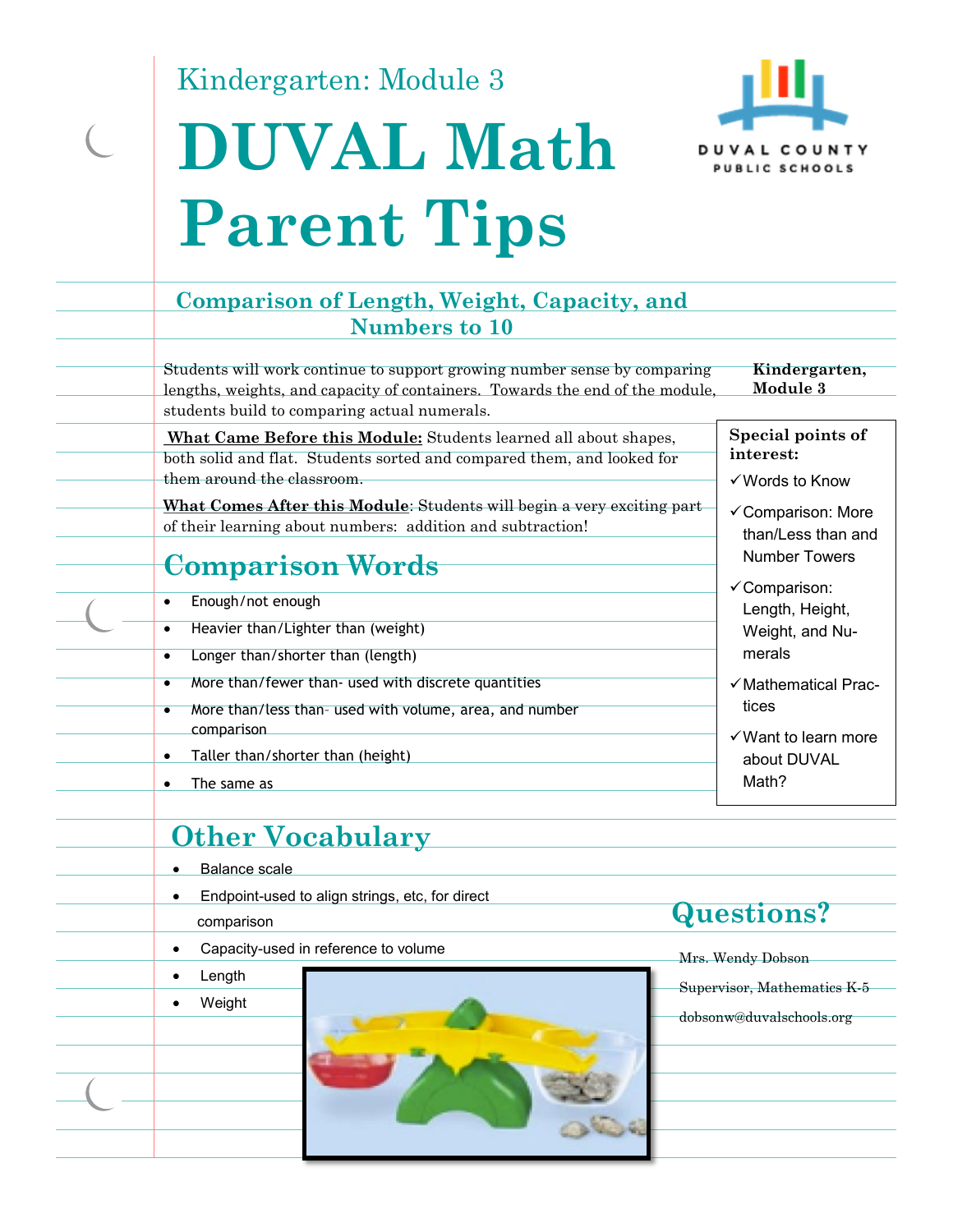$\overline{\mathcal{C}}$ 

# **Comparison: More than/ Less than and Number Towers**

Module 3, Lesson 26: Students count and then compare two groups of objects. They use their information to complete the math sentence under the picture.

| is less than                                                 |
|--------------------------------------------------------------|
| <b>Number Towers</b>                                         |
| Number towers, also knows as num-                            |
| ber stairs, are representations of                           |
| quantity made by joining together in-                        |
| terlocking cubes.<br><b>Spotlight on</b>                     |
| In Kindergarten, they are used to help<br><b>Math Models</b> |
| to teach concepts of "more/less", as                         |
| well as the specific patterns of "1                          |
| more than/1 less than".                                      |
|                                                              |
| This model leads to an understanding                         |
| of comparison and then word "than" in                        |
| other contexts as well: taller and                           |
| shorten than, heavier than, longer                           |
| than, etc.                                                   |
|                                                              |
|                                                              |
|                                                              |
|                                                              |
|                                                              |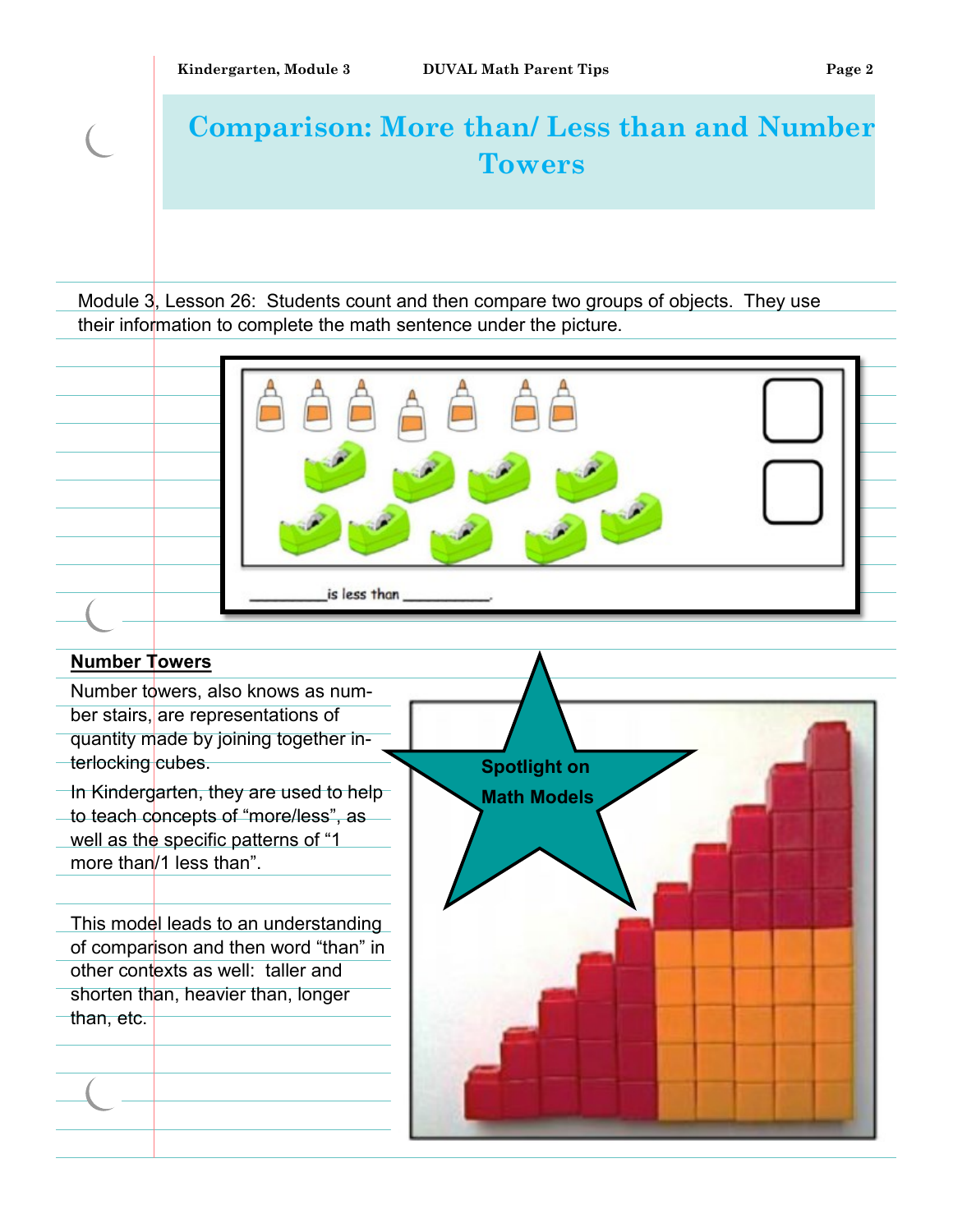## **Comparison: Length, Height, Weight and Numerals**